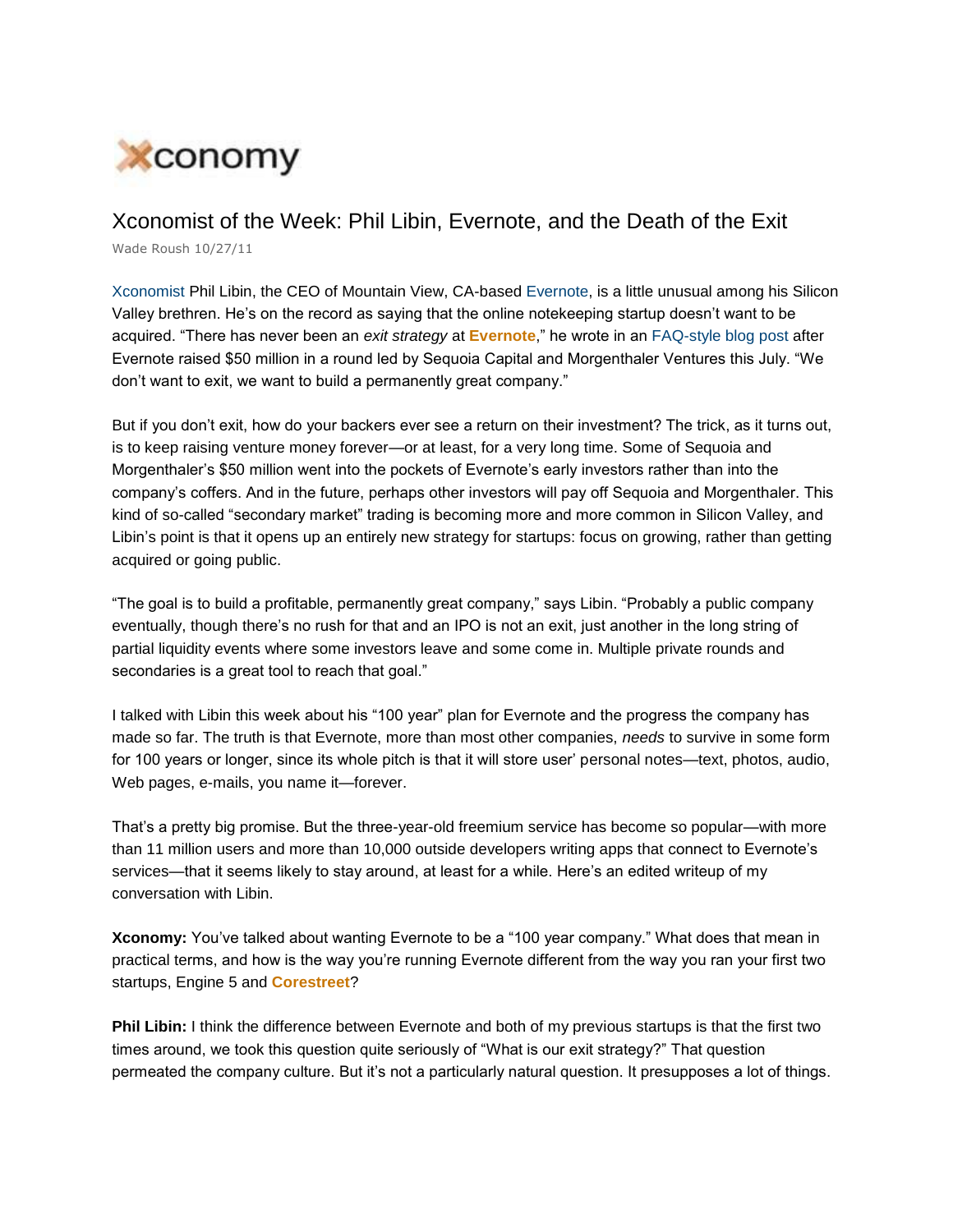I think what was happening for many years was that liquidity and exits were tied together in the VCs' minds, and therefore in the entrepreneurs' minds. So if the business model demands some kind of liquidity, sooner or later the investors want their money back, on a finite time scale. I think what's happening now, just in the past couple of years, is that a bunch of the better startup companies are really not thinking about exits at all, so they are free to think about how do you build a good company and get a good return for your investors. That's a much nicer, more natural way to think.

## **X:** What has changed?

**PL:** Starting with **Facebook**, liquidity and exits were totally decoupled. You don't need to exit for your investors to get their money back. It's the decoupling of liquidity and exits that is probably the most underappreciated change going on in Silicon Valley, because once you separate liquidity and exits, you can incent entrepreneurs to build truly great companies, without having to take shortcuts.

**X:** But to a large extent, the trend you're talking about comes down to one person and one fund—Yuri Milner at Digital Sky Technologies, who has invested large amounts in Facebook, **Twitter**, **Zynga**, and other companies, and provided liquidity to a lot of early shareholders in the process. Not every startup has a Yuri Milner or a Sequoia Capital willing to buy out early shareholders. So how broad-based is this phenomenon?

**PL:** I think Yuri was definitely the guy who got it started, or at least gave it enough mass to get started. But at this point it is powering itself. In hindsight, it looks like the obvious thing to do. But part of Yuri's genius is seeing that which, in hindsight, is obvious. It's not like he had significantly more money. It's just that for whatever reason, the startup narrative conflated exits and liquidity, but Yuri and a couple of other [investors in] Facebook broke that and said, "Look, this doesn't make sense." So the world has totally changed. But it's only been like this for two to three years, at the most.

## **X:** How is this trend at work within Evernote?

**PL:** The idea with Evernote was to make a 100-year company, which means we have to have a series of financing events, liquidity events, which serve two purposes. First, they allow existing shareholders to sell the stock they want to sell and allow other people to buy it. That means founders and other employees who have been here a long time have the ability to get some liquidity. The other point of these financings is to enable a steady increase in operations. We get acquisition currency that enables us to acquire other companies. Right now the secondary markets support doing that about once a year. If the market changes, that's fine. Our goal is to always have enough cash so that we never have to time the market.

**X:** I've spoken with Silicon Valley executives who are concerned that allowing startup employees to cash in their shares on the secondary markets will destroy their incentive to stick around for the long haul. Do you ever worry about that?

**PL:** No, that is ridiculous. You don't have a hold on people. I don't want people waiting around here because we have set up structures that mean they can't leave. We want employees to be here because they love being here. We want them to be comfortable that they can sell 5, 10, or 20 percent of their holdings and be secure enough to buy a house or send a kid to college.